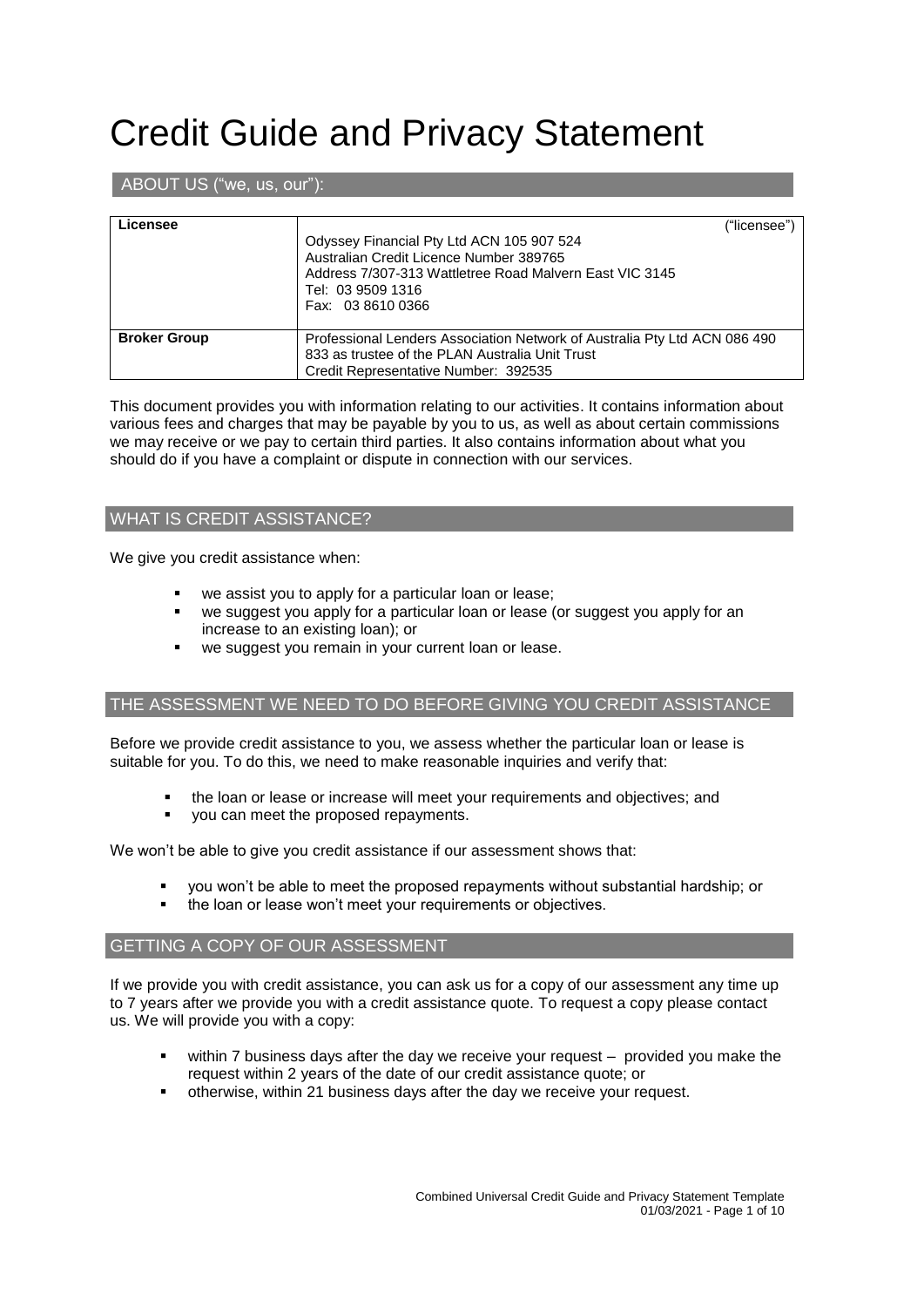# **INFORMATION ABOUT THE LICENSEE AND ITS CREDIT REPRESENTATIVES**

We are authorised to engage in credit activities including providing credit assistance and acting as an intermediary.

Subject to meeting credit criteria, we are able to assist you to obtain loans and leases for you from a broad range of lenders and lessors through our Broker Group.

The following are the Top 6 residential lenders and % of business written in the previous financial year:

- NAB
- MACQUARIE
- $\bullet$  ANZ
- **BANK OF MELBOURNE**
- CBA
- $\bullet$  ING

The following is a list of all the lenders with which I have accreditation: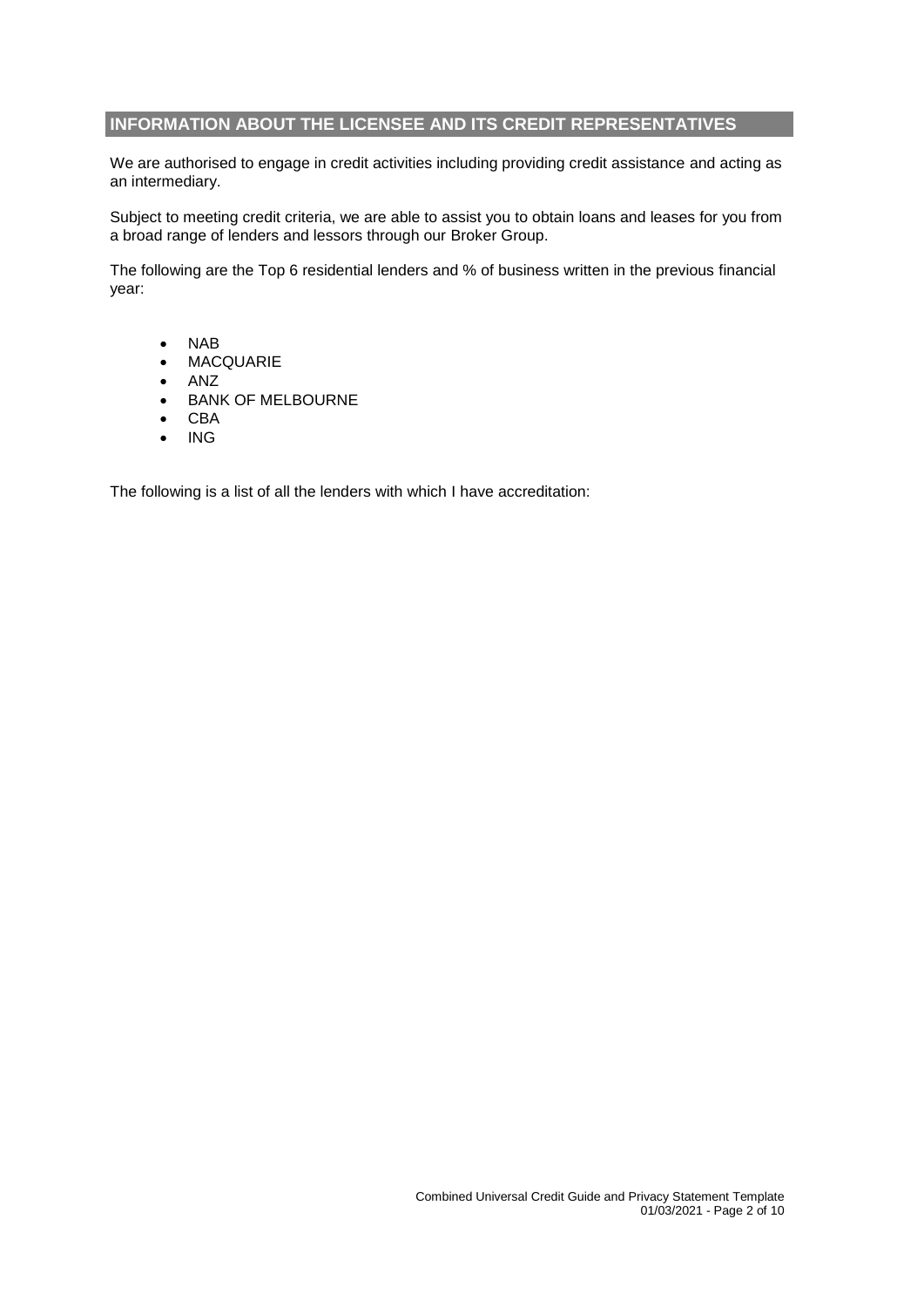| <b>Residential Lender</b>           | Lenders I am accredited for |
|-------------------------------------|-----------------------------|
| <b>Adelaide Bank</b>                | 区                           |
| <b>AMP</b>                          | ⊠                           |
| <b>ANZ</b>                          | 区                           |
| <b>Australian Financial (HLCA)</b>  | ⊠                           |
| <b>Australian First Mortgage</b>    | 区                           |
| <b>Auswide Bank</b>                 | П                           |
| <b>Bank First</b>                   | $\Box$                      |
| <b>Bank of Melbourne</b>            | $\boxtimes$                 |
| <b>Bank of Queensland</b>           | 区                           |
| <b>BankWest</b>                     | ⊠                           |
| <b>Better Choice</b>                | $\Box$                      |
| <b>Beyond Bank</b>                  | П                           |
| <b>Bluestone</b>                    | 区                           |
| <b>CBA - Colonial</b>               | $\boxtimes$                 |
| <b>Citibank</b>                     | $\boxtimes$                 |
| <b>Credit Union SA</b>              | □                           |
| <b>Emoney</b>                       | $\Box$                      |
| <b>Firefighters Mutual Bank</b>     | П                           |
| <b>FirstMac</b>                     | 区                           |
| <b>Health Professionals Bank</b>    | П                           |
| <b>Heritage</b>                     | $\boxtimes$                 |
| <b>HomeStart Finance</b>            | □                           |
| <b>ING</b>                          | ⊠                           |
| Keystart                            | П                           |
| <b>LaTrobe Financial</b>            | 区                           |
| <b>Liberty Financial</b>            | ⊠                           |
| <b>Macquarie Bank</b>               | 区                           |
| <b>ME Bank</b>                      | ⊠                           |
| <b>Mortgage Mart</b>                | $\boxtimes$                 |
| <b>Mystate</b>                      | П                           |
| <b>NAB</b>                          | $\boxtimes$                 |
| <b>Newcastle Permanent</b>          | $\Box$                      |
| <b>People's Choice Credit Union</b> | $\Box$                      |
| <b>Pepper Money</b>                 | $\boxtimes$                 |
| <b>PLANCustom</b>                   | $\Box$                      |
| <b>PLANExcel</b>                    | $\Box$                      |
| <b>PLANLend</b>                     | $\boxtimes$                 |
| <b>PN Bank</b>                      | $\Box$                      |
| <b>Resimac</b>                      | $\boxtimes$                 |
| <b>St George</b>                    | $\Box$                      |
| <b>Suncorp</b>                      | $\boxtimes$                 |
| <b>Teachers Mutual Bank</b>         | $\Box$                      |
| <b>UniBank</b>                      | $\Box$                      |
| <b>Victorian Mortgage Group</b>     | $\Box$                      |
| <b>Virgin Money</b>                 | $\Box$                      |
| Westpac                             | $\boxtimes$                 |

Combined Universal Credit Guide and Privacy Statement Template 01/03/2021 - Page 3 of 10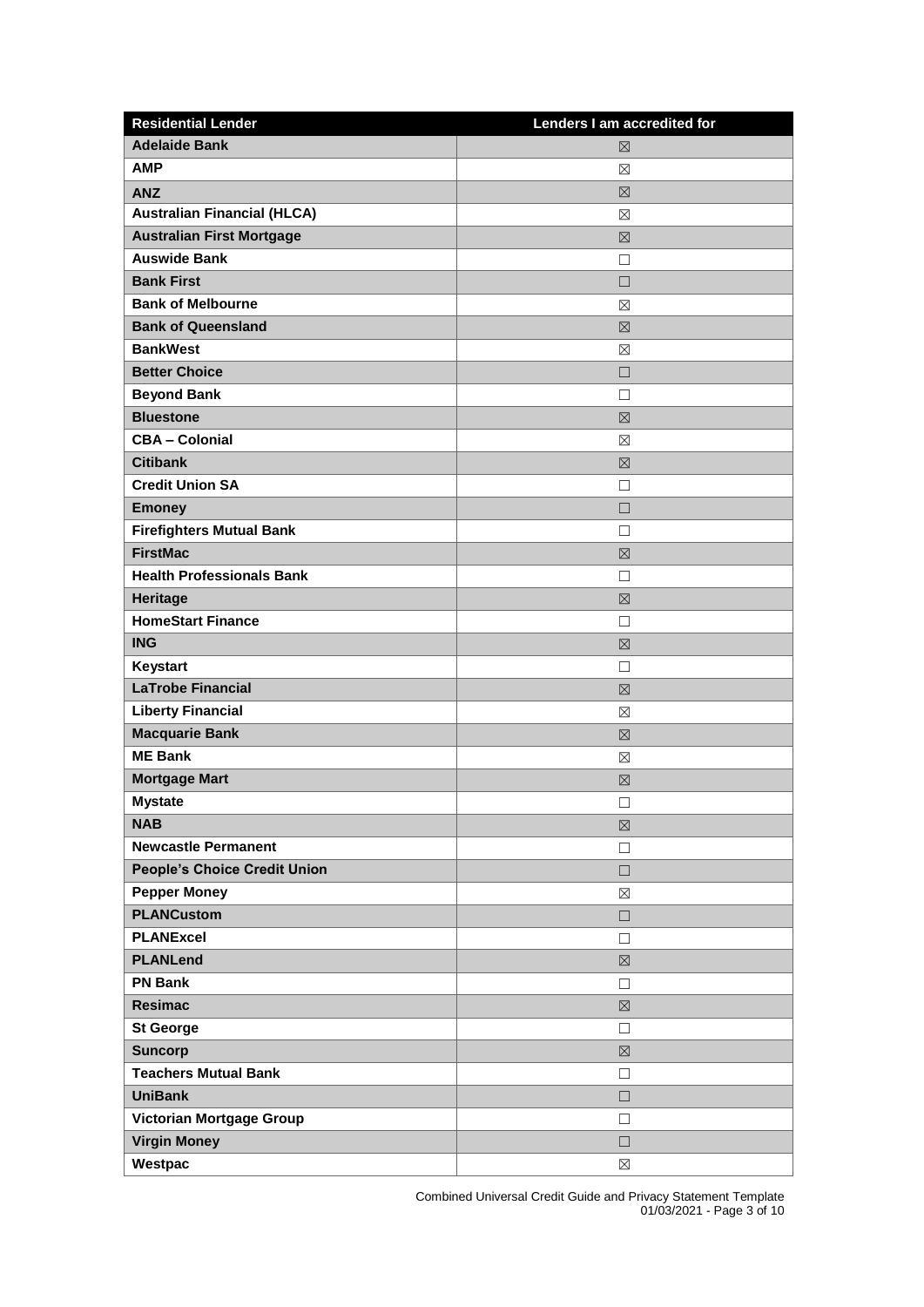# **OWNERSHIP**

We obtain mortgage aggregation services from the Broker Group. The Broker Group provides services at arm's-length to our business which include IT systems, loan information and lodgement systems, training and development, commission processing, conferences and professional development events, and assistance with regulatory and compliance obligations. In consideration of the services the Broker Group gives us, we pay fees to the Broker Group or the Broker Group retains some of the commission panel lenders pay on loans we arrange. We have access to Broker Group panel of lenders including Broker Group branded products.

# **FEES AND CHARGES**

# FEES PAYABLE FOR THE PROVISION OF CREDIT ASSISTANCE

We may charge a fee for providing credit assistance or associated with providing credit assistance. More detail about those fees will be set out in a quote we will give to you before we provide you with credit assistance.

# FEES PAYABLE IN RELATION TO ACTING AS A CREDIT REPRESENTATIVE

We may receive remuneration from the Broker Group or from a principal with whom we contract.

# OTHER FEES AND CHARGES

You may have to pay other fees and charges (such as an application fees, valuation fees and other fees) to the lender, lessor or other parties. You should review the disclosure documents and your loan contract or lease for further details of any such fees and charges.

# **COMMISSIONS**

## COMMISSIONS WE RECEIVE FROM OUR LICENSEE

The Broker Group receives commissions from lenders and lessors and pays us commission in relation to loan contracts or leases for which we provide credit assistance. The total amount of commission we may receive in relation to your loan or lease may vary depending on the lender or lessor, the term, the features, the amount of the loan or lease you ultimately choose and the amount and timing of the repayments that you make.

#### Loan Contracts such as Home Loans, Investment Property Loans

Upfront commission payable by lenders in relation to home loans and investment property loans is calculated as a percentage of the loan amount and is generally in the range of 0.44% and 1.1% of the loan amount. It is usually paid after settlement of the loan.

Trail commission payable by lenders in relation to home loans and investment property loans is generally calculated regularly (monthly, quarterly, bi-monthly or annually) on the outstanding loan balance and is paid in arrears. The trail commission payable by lenders is generally in the range of 0% per annum and 0.275% per annum of the outstanding loan amount.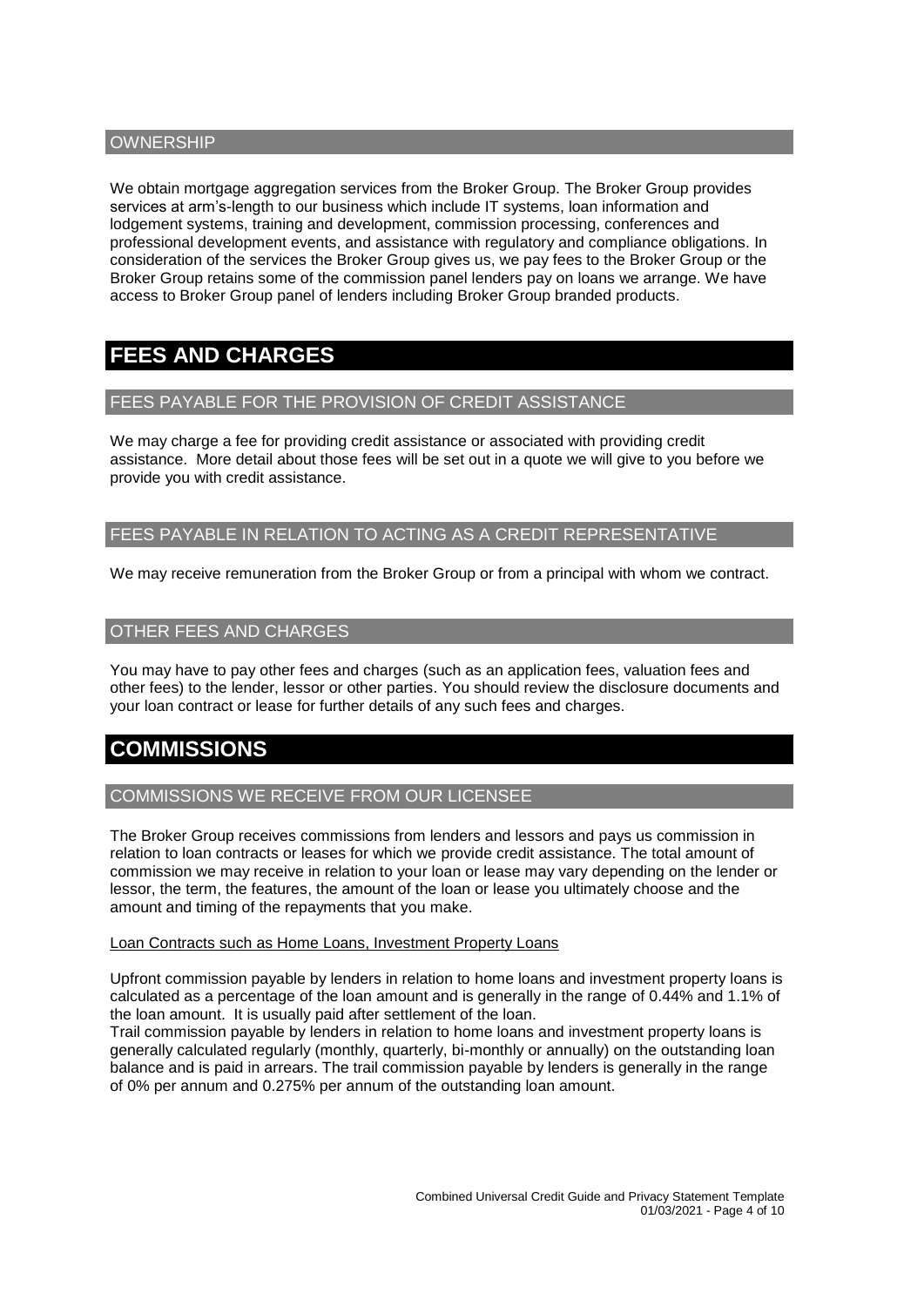#### Personal Loans

Upfront commission payable by lenders in relation to personal loans is calculated as a percentage of the loan amount and is generally in the range of 0% and 2.75% of the loan amount. It is usually paid after settlement of the loan.

Trail commission payable by lenders in relation to personal loans is generally calculated regularly (monthly, quarterly, bi-monthly or annually) on the outstanding loan balance and is paid in arrears. The trail commission payable by lenders is generally in the range of 0% per annum and 0% per annum of the outstanding loan amount.

#### Leases

Upfront commission payable by lessors in relation to leases is calculated as a percentage of the lease amount and is generally in the range of 0% and 2% of the lease amount. It is usually paid after settlement of the lease.

Trail commission is generally not payable in relation to leases.

Further details of the commission earned by us will be included in the credit proposal disclosure, which forms part of the Statement of Credit Assistance document, which we will provide to you at the same time as we provide you with credit assistance.

You can request information from us about the fees that we are likely to receive, how those fees are calculated, and our reasonable estimate of the fees or commissions that will be payable.

## VOLUME BONUS ARRANGEMENTS

We and our Broker Group do not receive any volume based benefit for residential home loan products. However, from time to time we or the Broker Group may receive a benefit, directly by way of cash bonus or additional commissions or indirectly by way of training, professional development days or sponsorship, if we or the Broker Group write a particular volume of loans offered by lenders for products such as commercial and lease products.

# COMMISSIONS PAYABLE BY US

If a third party has introduced you to us or referred you to us, we may pay them a commission or a fee. More detail about those payments will be set out in the credit proposal disclosure, which forms part of the Statement of Credit Assistance document, which we will give to you before we provide you with credit assistance.

We may obtain referrals from a range of sources, including real estate agents, accountants, financial planners or other people.

Further information about referral commissions, including our reasonable estimate of the amount of any commission payable and how it is calculated is available from us on request and will be included in the credit proposal disclosure, which forms part of the Statement of Credit Assistance, which we will supply to you when we provide you with our credit assistance.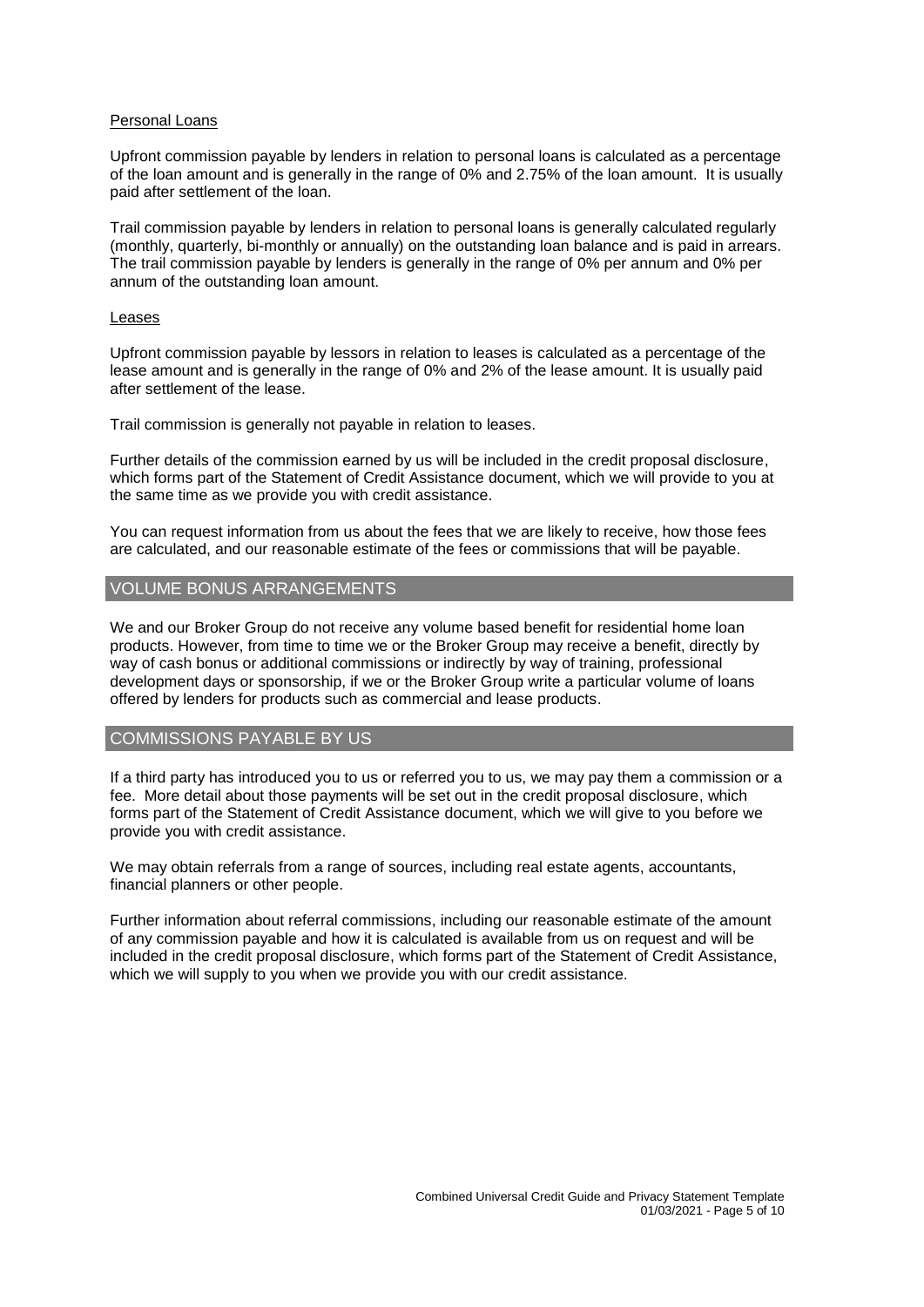# **DISPUTES OR COMPLAINTS**

# WHAT TO DO IF YOU HAVE A DISPUTE OR COMPLAINT?

We are committed to providing our customers with the best possible service. If at any time we have not met our obligations – or you have a complaint about any of our services – please inform us so we can work towards a resolution. We will endeavour to deal with your complaint promptly, thoroughly and fairly.

## HOW TO MAKE A COMPLAINT AND THE COMPLAINTS PROCESS?

If you have a complaint, we request you follow these steps:

- 1. If your complaint is about your loan, in the first instance please contact your lender or credit assistance provider.
- 2. If your complaint has not been resolved to your satisfaction within 5 business days or if your complaint is about the services we provided to you, please contact the Licensee as listed in the table above.

#### THIRD PARTY PRODUCTS OR SERVICES

If your complaint relates to a product or service acquired through a third party (for example, a lender) we may ask you to contact the relevant third party. They will deal with your complaint under their complaints resolution process.

If you are not satisfied with the resolution of your complaint by the third party under their complaints resolution process, you are entitled to have your dispute considered by their External Dispute Resolution Scheme. Please contact the third party for further details.

# KEEPING YOU INFORMED

We will acknowledge receipt of your complaint within five business days. If unable to resolve the complaint/dispute to your satisfaction within five business days, they will write to you advising the procedures we will follow in investigating and handling your complaint.

Within 45 calendar days from the date you lodged the complaint with us, we will write to you advising you the outcome of the investigation and the reason/s for our decision, or if required, we will inform you if more time is needed to complete the investigation.

## STILL NOT SATISFIED?

If you do not think we have resolved your complaint to your satisfaction, you may take the matter – free of charge – to the relevant External Disputes Resolution Scheme (provided it is within the scheme's terms of reference) as detailed below. You may also refer the matter to the relevant External Disputes Resolution Scheme at any time, but if our internal process is still in progress, they may request that our internal processes be complete before considering the matter further.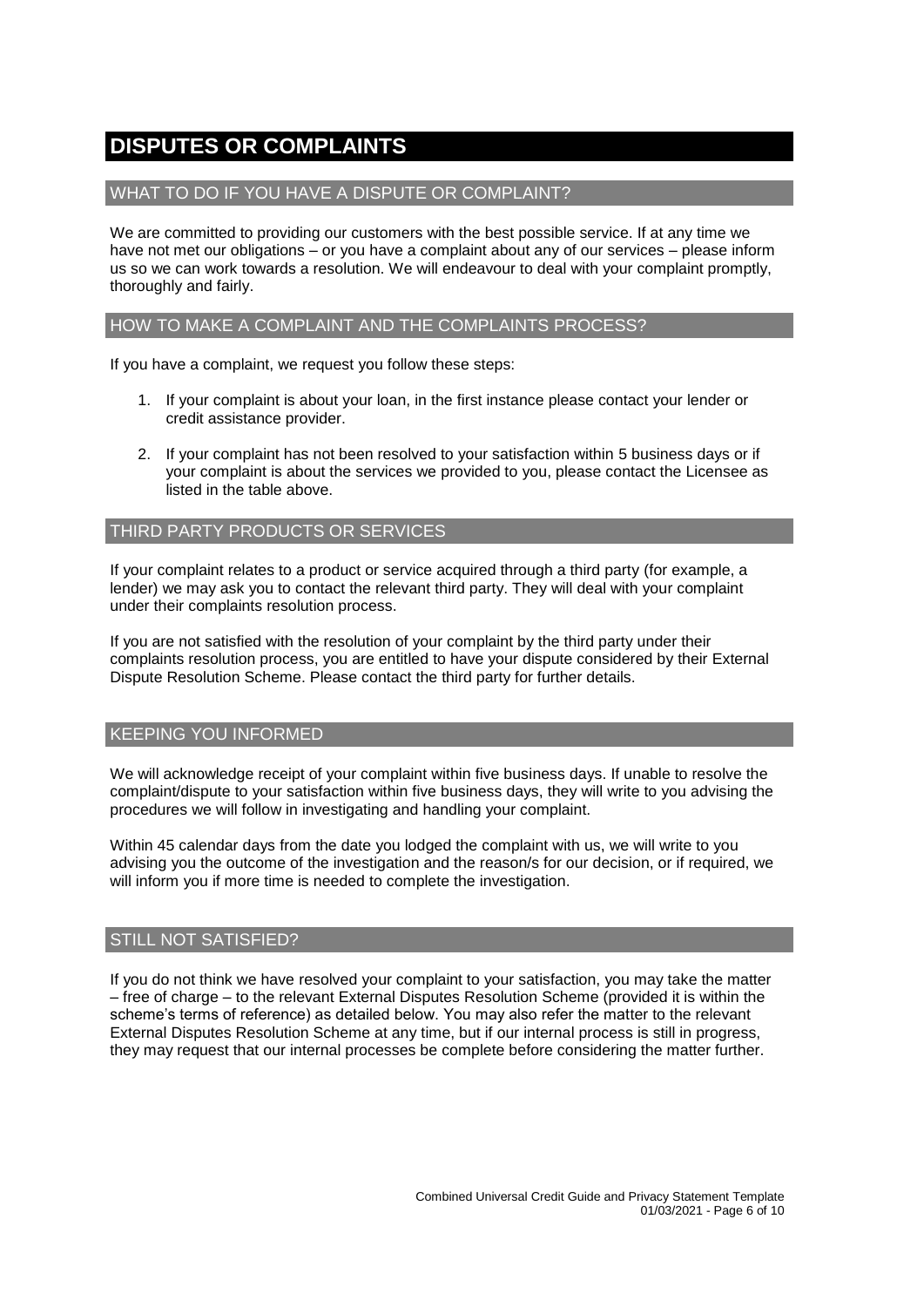Our external dispute resolution service provider is

- the Australian Financial Complaints Authority (AFCA), which can be contacted via:
	- Online: [www.afca.org.au](http://www.afca.org.au/)
	- Email: [info@afca.org.au](mailto:info@afc.org.au)
	- Phone: 1800 931 678
	- Mail: GPO Box 3 Melbourne VIC 3001

# **OTHER DISCLOSURES**

#### BROKER BENEFITS DISCLOSURES

In line with industry reforms, I am required to keep a register of benefits received from any lenders or aggregators to the value of \$100 or more which is kept current (over a rolling 12 month period and housed for 3 years). In the interest of transparency and good customer outcomes, an applicant may request a copy of this register to ensure there are no lender conflicts.

#### TIERED SERVICING DISCLOSURES

We have access to service programs available from some residential home loan providers. We access these services based on a number of measures. These programs promote preferential services to a customer and do not entitle us to additional payments or commissions or to preferential customer discounts.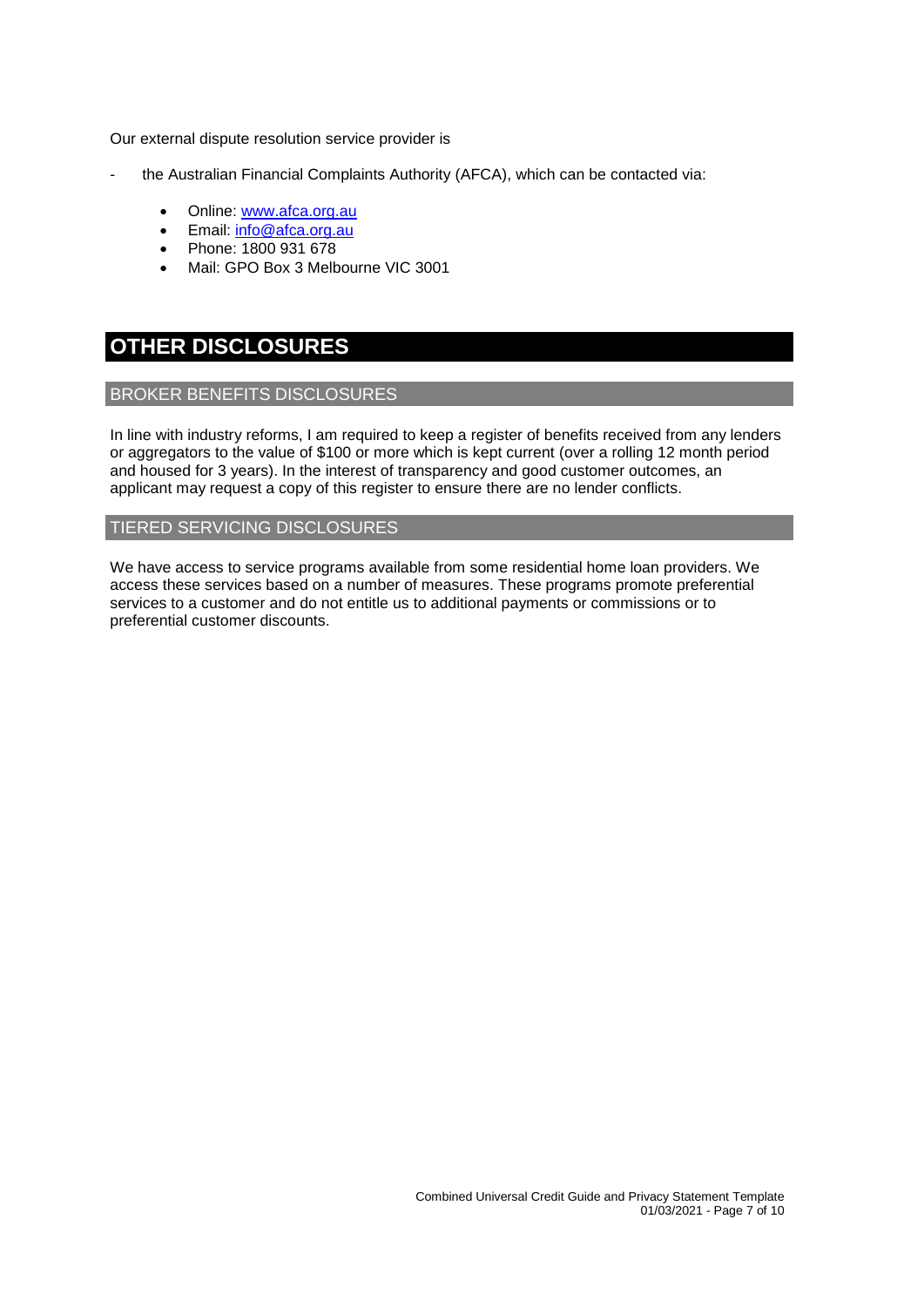# **PRIVACY STATEMENT**

# ABOUT US ("we, us, our"):

We need to collect personal information about you to provide you with our broking & related services. This privacy statement tells you how we collect your information, what we use the information for and who we share the information with. If we collect information that can be used to identify you, we will take reasonable steps to notify you of that collection.

#### **How information is collected from you**

We will collect your information from you directly whenever we can, like from enquiries we make of you when you seek credit assistance from us. We may verify that information from sources referred to in the responses to those enquiries or in this privacy statement.

#### **How information is collected from other sources**

Sometimes we will collect information about you from other sources as the Privacy Act 1988 permits. We will do this only if it's reasonably necessary to do so, for example, where:

- we collect information from third parties about a loan or lease in relation to which you seek our services;
- we can't get hold of you and we rely on public information (for example, from public registers or social media) or made available by third parties to update your contact details; or
- we exchange information with your legal or financial advisers or other representatives.

#### **When the law authorises or requires collection of information**

Some law may require us to collect personal information about you. For example, we may require your information to verify your identity under Australian Anti-Money Laundering law.

## **How your information may be used**

We may use your information for purposes including:

- giving you credit assistance;
- giving you information about loan products or related services including help, guidance and advice;
- considering whether you are eligible for a loan or lease or any related service you requested including identifying or verifying you or your authority to act on behalf of a customer;
- assisting you to prepare an application for a lease or a loan;
- administering services we provide, for example, to answer requests or deal with complaints;
- administering payments we receive, or any payments we make, relating to your loan or lease;
- telling you about other products or services we make available and that may be of interest to you, unless you tell us not to;
- identifying opportunities to improve our service to you and improving our service to you;
- telling you about other suppliers, with whom we have arrangements, that supply goods or services that may be of interest to you;
- allowing us to run our business efficiently and perform general administrative tasks;
- preventing or investigating any fraud or crime or any suspected fraud or crime;
- as required by law, regulation or codes binding us; and
- any purpose to which you have consented.

You can let us know at any time if you no longer wish to receive direct marketing offers from us. We will process your request as soon as practicable.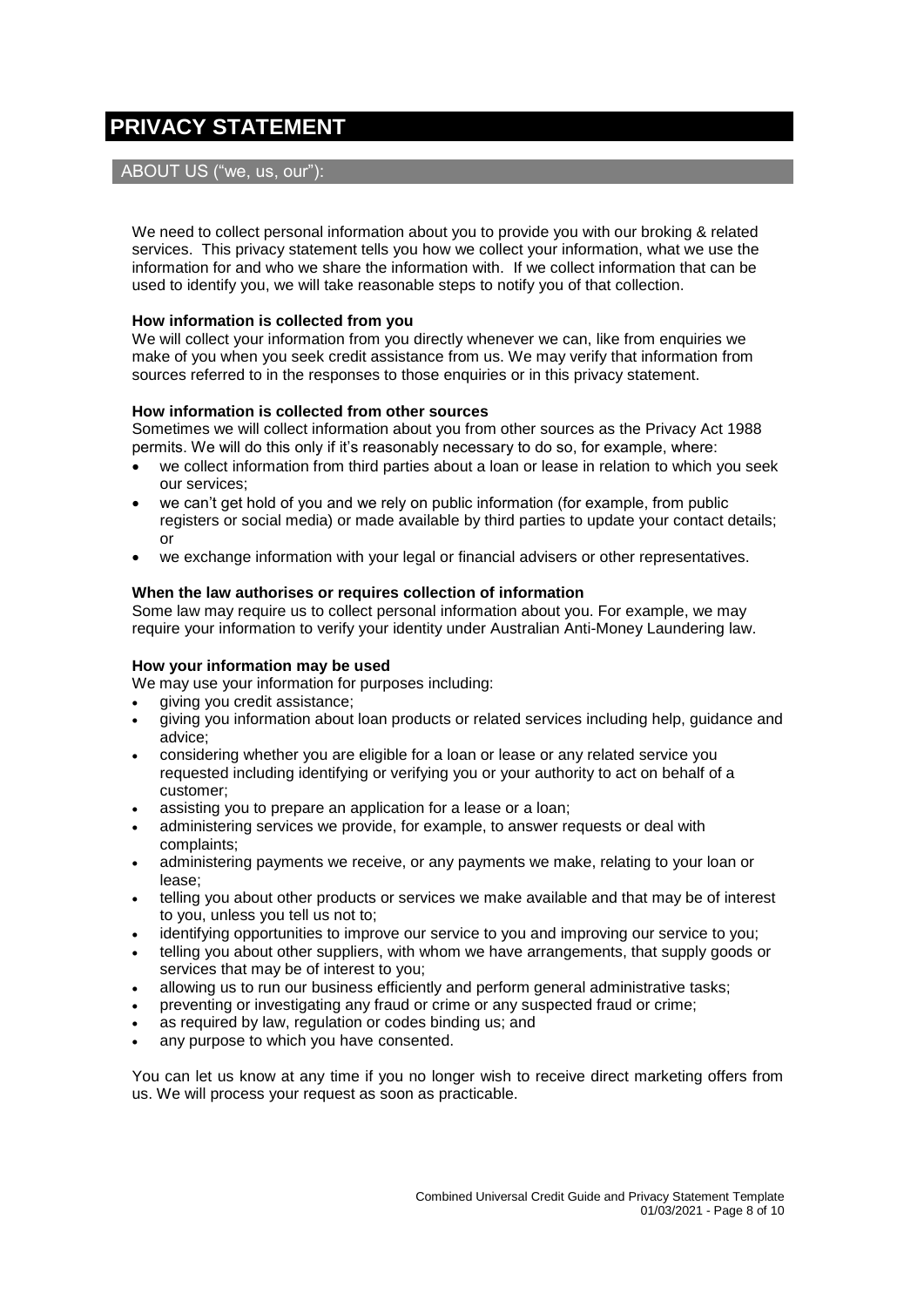## **What happens if you don't provide information?**

If you don't provide your information to us, it may not be possible to:

- assist in finding a loan or lease relevant to your circumstances;
- verify your identity or protect against fraud; or
- let you know about products or services that might be suitable for your financial needs.

# **Sharing Your Information**

#### **General**

We may use and share your information with other organisations for any purpose described above.

#### Sharing with your representatives and referees

We may share your information with:

- your representative or any person acting on your behalf (for example, lawyers, settlement agents, accountants or real estate agents); and
- your referees, like your employer, to confirm details about you.

#### Sharing with third parties

We may share your information with third parties in relation to services we provide to you or goods or services in which we reasonably consider you may be interested. Those third parties may include:

- the Broker Group through whom we submit loan or lease applications to lenders or lessors on the Broker Group's panel. You can access the Broker Group's privacy notice at [www.planaustralia.com.au/privacy-](http://www.planaustralia.com.au/privacy)policy It sets out how that Broker Group manages your personal information and where you can find its privacy policy;
- if we are not an Australian Credit Licence holder, the Australian Credit Licence holder that authorises us to engage in credit activities. Our credit guide will tell you who that Australian Credit Licence holder is. If it is BLSSA Pty Ltd (BLSSA), you can view BLSSA's privacy notice at the same internet address as the Broker Group's privacy notice. It sets out how BLSSA manages your personal information and where you can find its privacy policy;
- referrers that referred your business to us;
- financial services suppliers with whom we have arrangements;
- valuers;
- lenders, lessors, lender's mortgage insurers and other loan or lease intermediaries;
- organisations, like fraud reporting agencies, that may identify, investigate and/or prevent fraud, suspected fraud, crimes, suspected crimes, or other misconduct;
- government or regulatory bodies as required or authorised by law. In some instances, these bodies may share the information with relevant foreign authorities;
- guarantors and prospective guarantors of your loan or lease;
- service providers, agents, contractors and advisers that assist us to conduct our business for purposes including, without limitation, storing or analysing information;
- any organisation that wishes to take an interest in our business or assets; and
- any third party to which you consent to us sharing your information.

#### Sharing outside of Australia

We may use overseas organisations to help conduct our business. As a result, we may need to share some of your information (including credit information) with such organisations outside Australia. The countries in which those organisations are located are:

#### N/A

We may store your information in cloud or other types of networked or electronic storage. As electronic or networked storage can be accessed from various countries via an internet connection, it's not always practicable to know in which country your information may be held. If your information is stored in this way, disclosures may occur in countries other than those listed.

Overseas organisations may be required to disclose information we share with them under a foreign law. In those instances, we will not be responsible for that disclosure.